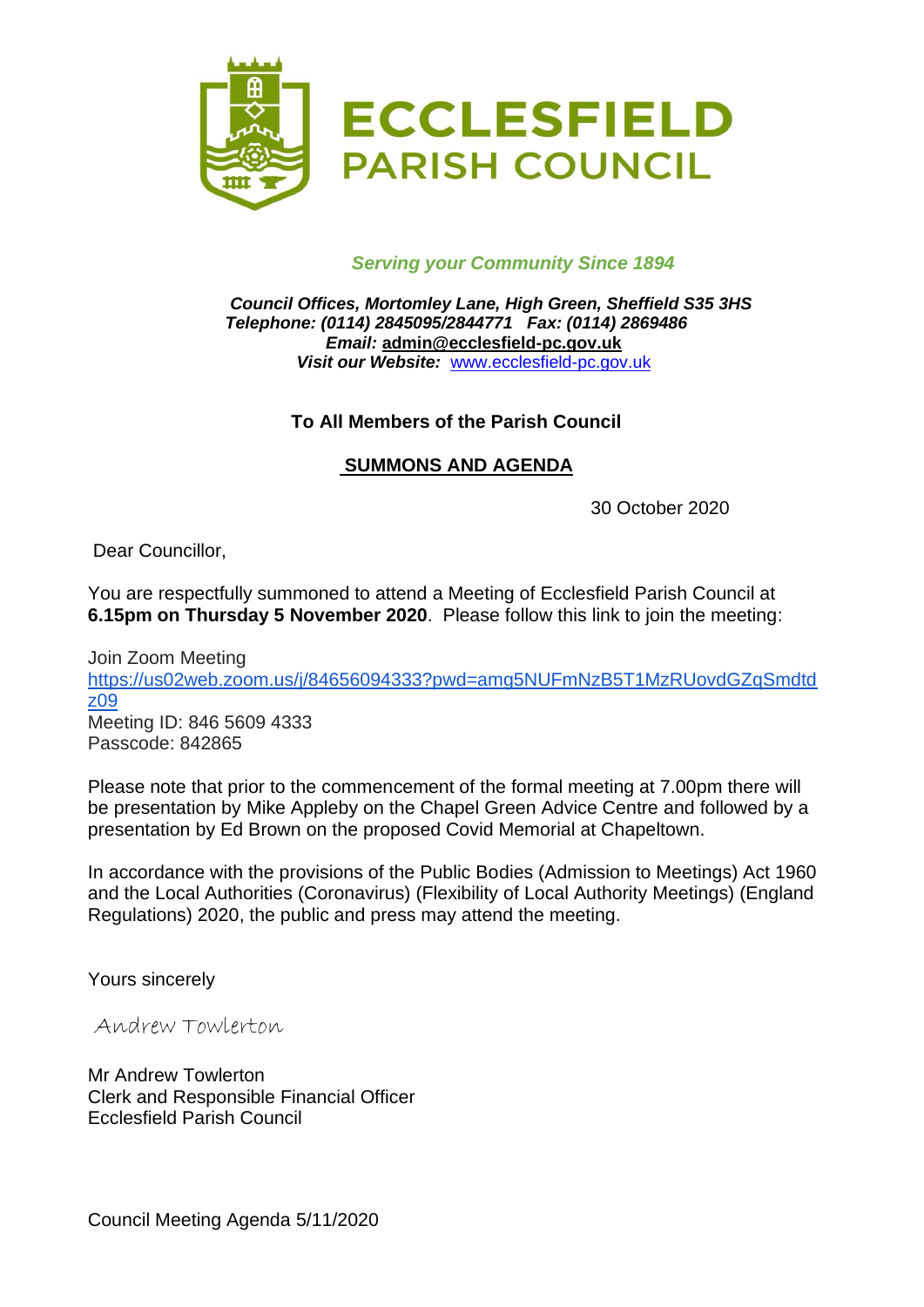### **Chairman's Announcement**

Prior to the commencement of the meeting, the Chairman will outline the procedure for this remote meeting to ensure that the meeting is effective and lawful including:

- Councillors must observe the Council's Code of Conduct during the meeting.
- Voting procedure.
- Public session and exclusion of the press and public procedures.
- Anyone wishing to record is asked to let the Chairman of the meeting know prior to the start of the meeting. The meeting is being recorded by the council.
- All Councillors present are required to state their name prior to the commencement of the meeting.

**Please note that prior to the commencement of the formal meeting at 7.00pm there will be presentation by Mike Appleby on the Chapel Green Advice Centre and followed by a presentation by Ed Brown on the proposed Covid Memorial at Chapeltown.**

# **AGENDA**

### **MEETING ITEMS**

## **2020/066 (FC). Apologies and Reasons for Absence**

To note apologies and approve reasons for absence.

### **2020/067 (FC). Declarations of Interest**

To consider any requests for dispensation.

To note any declarations of interests not already declared under the members Code of Conduct or members register of Disclosable Pecuniary Interests.

### **2020/068 (FC). Exclusion of Press and Public**

To consider the exclusion of the Press and Public in accordance with Public Bodies Admission to Meetings Act) 1960 Section 1 (2) due to the confidential nature of the business to be transacted.

### **2020/069 (FC). Public Participation Session**

To receive questions from members of the public under the direction of the Chairman and in accordance with the Council's Standing Orders (Standing Order 3 states that the public participation session will be for no more than 15 minutes and a member of the public shall not speak for more than 3 minutes).

Members of the public should please note that the Council reserves the right to respond in writing if any matter requires further research or consideration and that reports should be submitted in writing before the meeting so they can be dealt with under correspondence.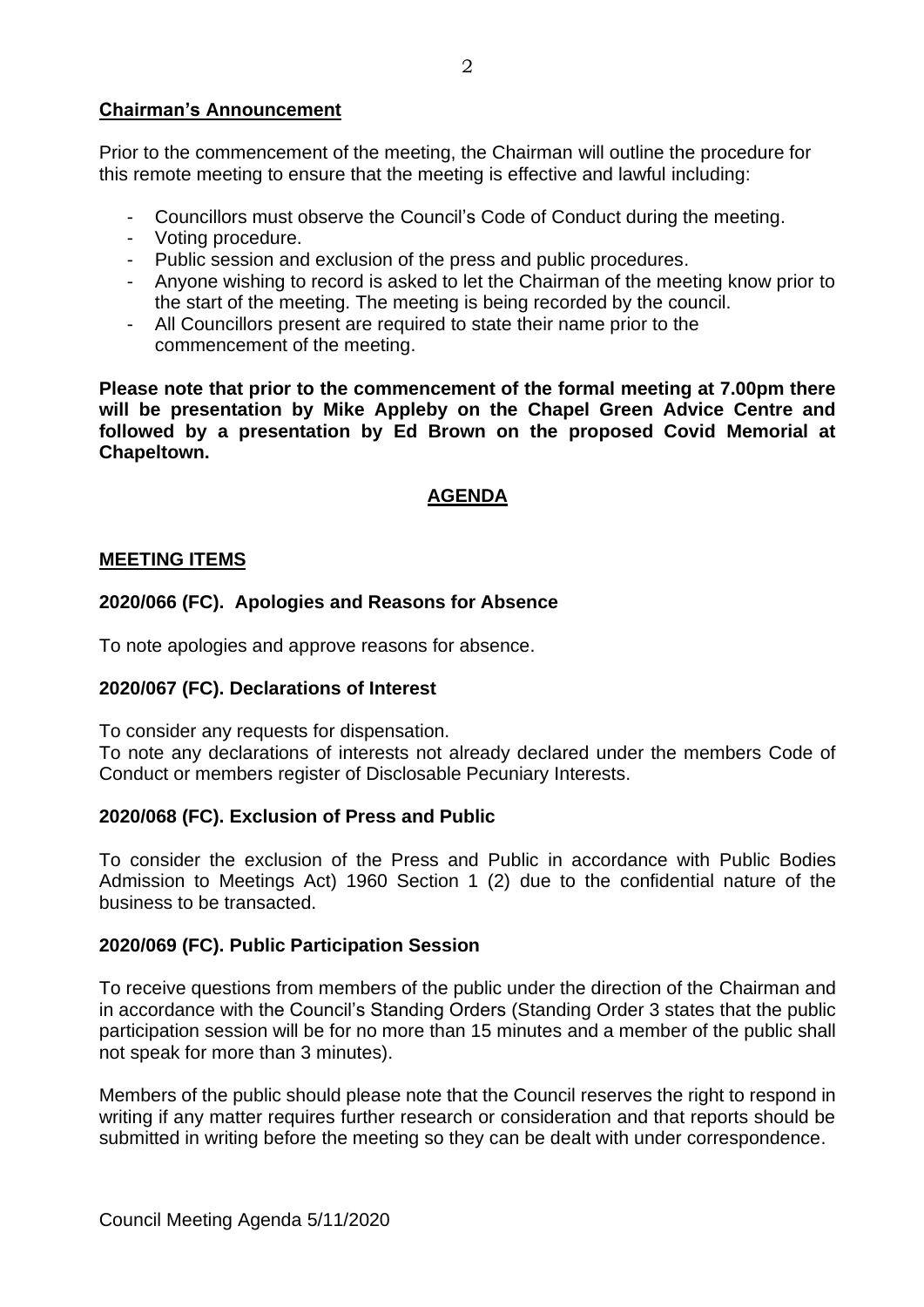## **2020/070 (FC). Council Minutes**

To approve the Minutes of the Full Council meeting held on 1 October 2020 (attached as item 70a).

NB – All Councillors are requested to inform the Clerk of any amendments that they wish to be noted prior to the meeting commencing.

### **2020/071 (FC). Environmental Planning Committee Minutes**

To approve the Minutes of the Environmental Planning Committee meeting held on 15 October 2020 (attached as item 71a).

NB – All Councillors are requested to inform the Clerk of any amendments that they wish to be noted prior to the meeting commencing.

### **2020/072 (FC). Staffing Minutes**

To approve the Minutes and ratify any recommendations requiring Council approval of the Staffing Committee meeting held on 22 October 2020 (attached as item 72a).

NB – All Councillors are requested to inform the Clerk of any amendments that they wish to be noted prior to the meeting commencing.

### **2020/073 (FC). Finance and Premises Minutes**

To approve the Minutes and ratify any recommendations requiring Council approval of the Finance and Premises Committee meeting held on 21 October 2020 (attached as items 73a and 73b).

NB – All Councillors are requested to inform the Clerk of any amendments that they wish to be noted prior to the meeting commencing.

#### **2020/074 (FC). Current Bank Account Balances**

#### **Main Accounts**

| Community Direct Plus Current Account as at 24/9/2020                 | £164,256.53 |
|-----------------------------------------------------------------------|-------------|
| Community Direct Plus Imprest Account as at 24/9/2020                 | £12,763.43  |
| Scottish Widows Bank Account as at 31/8/2020                          | £59,984.98  |
| Unity Trust as at 15/9/2020                                           | £85,000.00  |
| Instant Access Account (Neighbourhood Plan) as at 21/8/2020<br>£10.20 |             |

## **Trust Funds**

| Grenoside Exhibition Fund as at 1/9/2020                   | £3.333.49  |
|------------------------------------------------------------|------------|
| Black Rock Investment Grenoside Exhibition as at 30/6/2020 | £10.623.92 |
| M&G Investments – Grenoside Exhibition at 30/9/2029        | £12.885.17 |

### **2020/075 (FC). Payments for Approval**